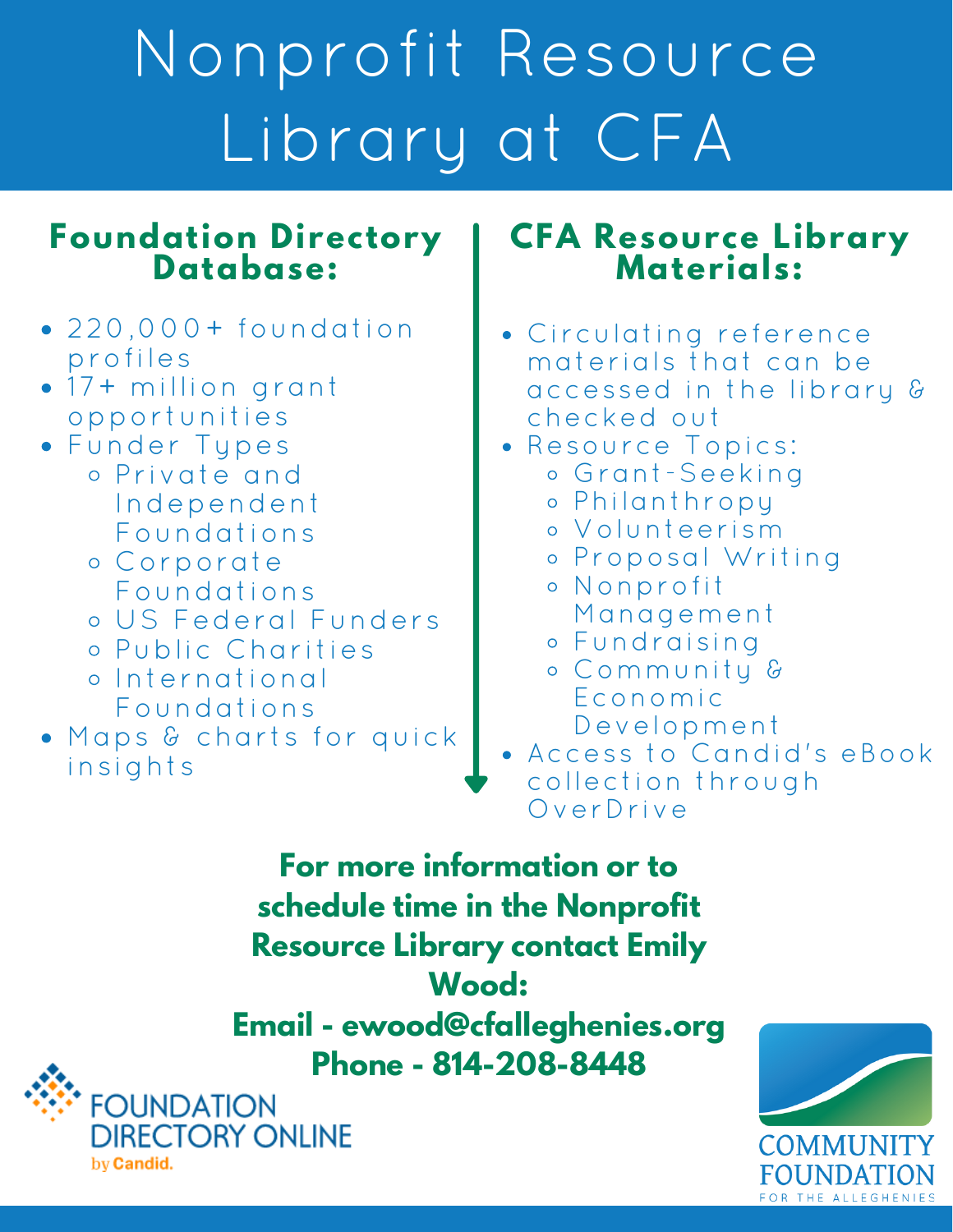# Nonprofit Resource Library at CFA

#### **Before Your Visit:**

- We encourage you to watch these short introductory videos, hyperlinked below, about Foundation Directory (FD)
	- [Search](https://www.youtube.com/watch?v=7ga9LEcaEYs) by Phrase in FD
	- [Navigating](https://www.youtube.com/watch?v=TlzXO46IOtI) Search Results in FD
	- Key Parts of a [Grantmaker](https://www.youtube.com/watch?v=6_V2zxYxyNw) Profile in FD

#### **What to Bring:**

- A flash drive to save funder/grant information
	- You may also email this information to yourself
- Notetaking materials
	- Writing utensils
	- Notebook/paper

**With questions or for more information contact Emily Wood: Email - ewood@cfalleghenies.org Phone - 814-208-8448**



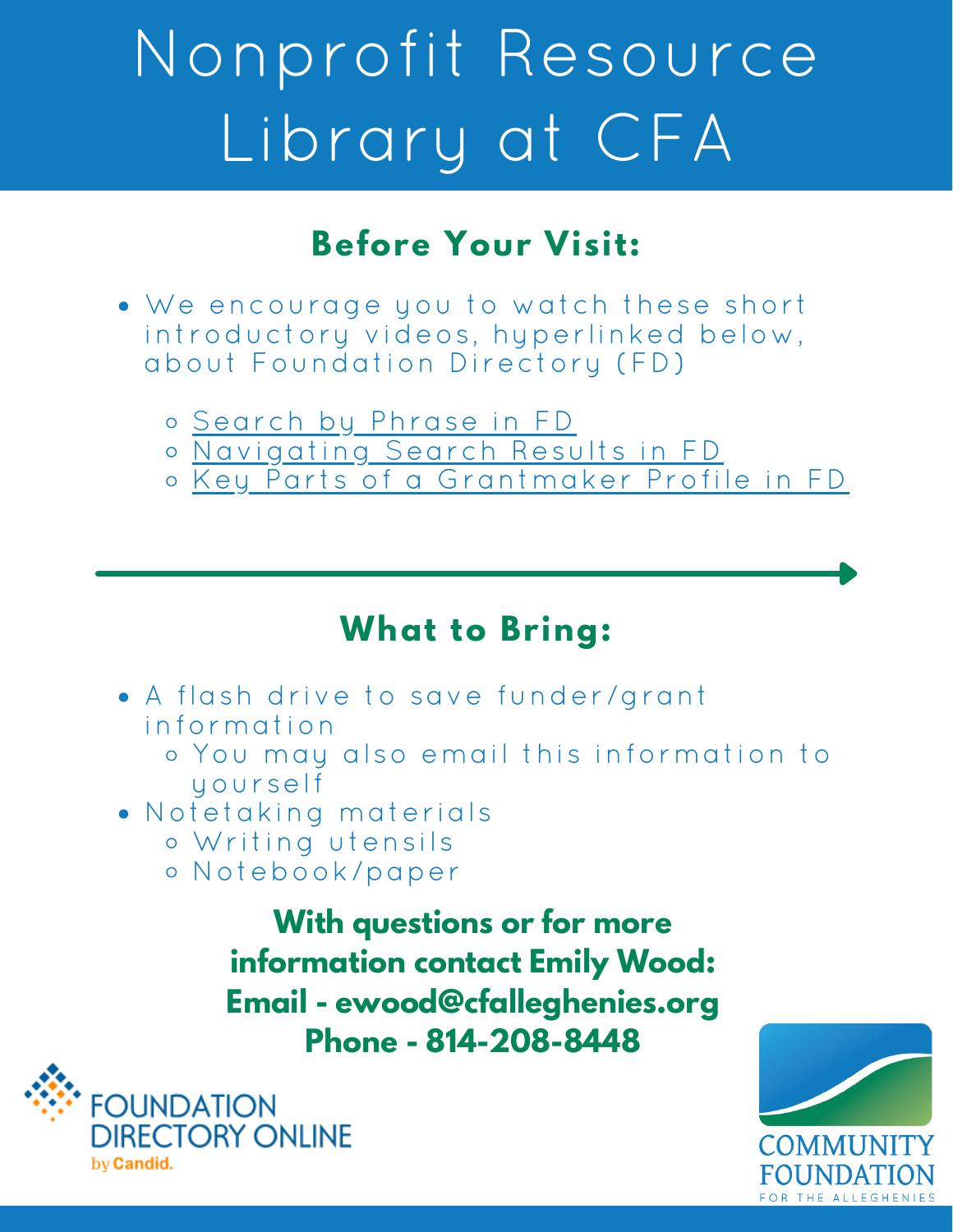# Nonprofit Resource Library at CFA

### **To Begin Your Search, Think About:**

- What you need funding for
	- Mission
	- Goals
	- Desired outcome(s)
- Where you need funding
	- o City
	- County
	- State
- Who you serve
	- Age
	- Sex

by **Candid**.

- Socioeconomic status
- Race/ethnicity
- o Gender/sexual identity
- Religion
- Example search:
	- Ballet school in New York City
	- o Animal shelter in Portland, ME
	- Food pantry in Baltimore, MD

With questions or for more information contact Emily Wood: Email - ewood@cfalleghenies.org Phone - 814-208-8448**FOUNDATION DIRECTORY ONLINE**